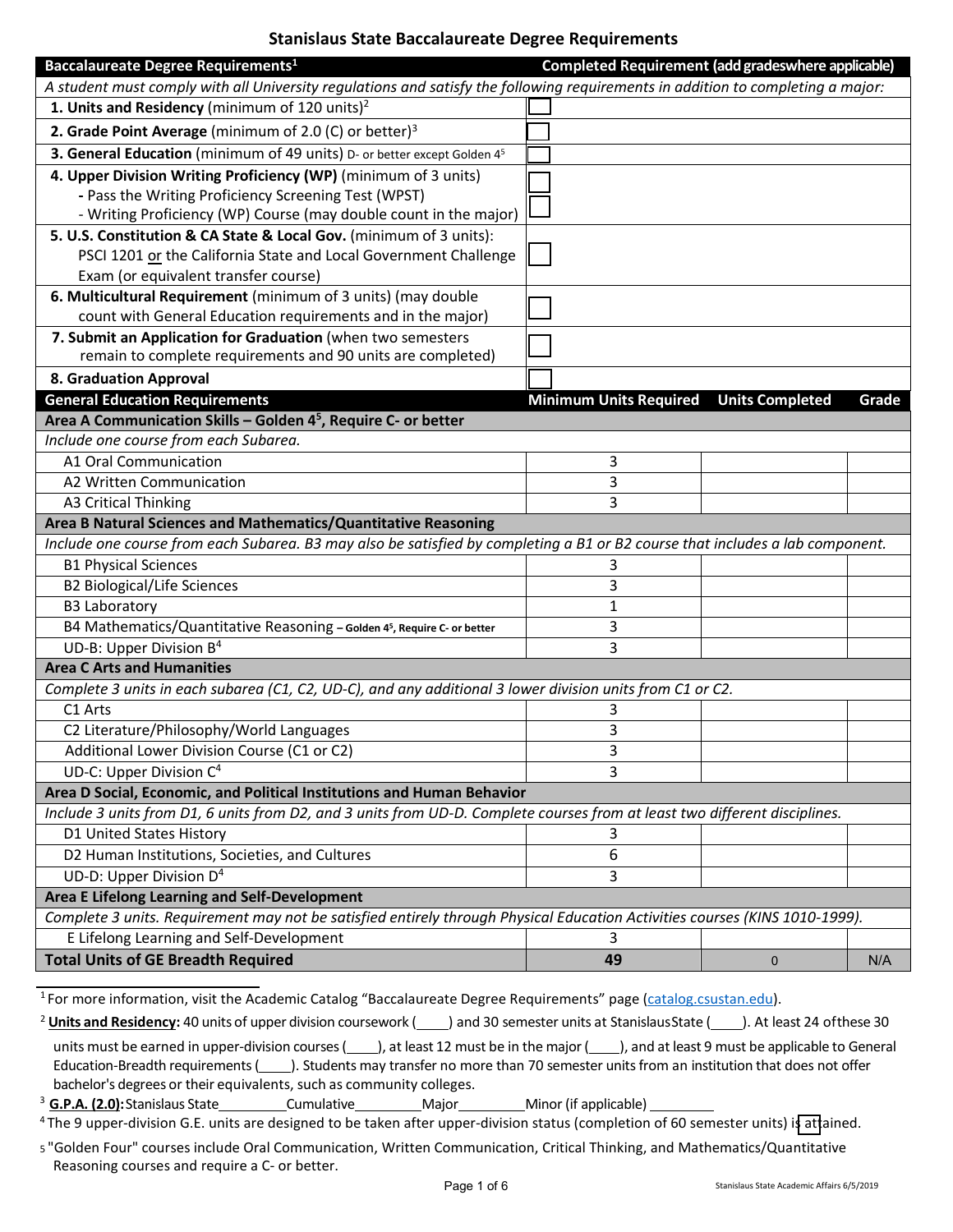# General Education Program

In addition to fulfilling the General Education Program, baccalaureate degree seeking students must also fulfill the:

• U.S. Constitution and California State and Local Government Requirement – PSCI 1201 (or equivalent transfer course or exam);

- Multicultural Requirement Courses with an  $\omega$  below cross-count for G.E. and the Multicultural Requirement; and,
- Writing Proficiency Exam (WPST) and Course Requirements (WP Designation, may double count with major).

## GENERAL EDUCATION REQUIREMENTS

## A. Communication Skills

(9 units minimum)

Include one course from each subarea (A1, A2, and A3).

#### 1. ORAL COMMUNICATION

| COMM 2000: Public Speaking            | unit(s) $3$ | <b>BIOL 1150:</b><br>BIOL 2310: | General Biology II (Satisfies G.E. area B3)                               |
|---------------------------------------|-------------|---------------------------------|---------------------------------------------------------------------------|
|                                       |             | <b>BIOL 2650:</b>               | $\blacksquare$ Environmental Biology $\ldots \ldots \ldots \ldots \ldots$ |
| COMM 2110: Group Discussion Processes | unit(s) $3$ | <b>DOTV1010:</b>                | Dlopt Diology                                                             |

#### 2. WRITTEN COMMUNICATION

| <b>ENGL 1001:</b> | First-Year Composition unit(s) 3             |  |
|-------------------|----------------------------------------------|--|
| <b>ENGL 1002:</b> |                                              |  |
| <b>ENGL 1003:</b> |                                              |  |
| <b>ENGL 1005:</b> | Honors Composition unit(s) 3                 |  |
| <b>ENGL 1007:</b> | First-Year Composition (Stretch B) unit(s) 4 |  |

#### 3. CRITICAL THINKING

| <b>PHIL 2000:</b> |  |
|-------------------|--|
| <b>PHIL 2005:</b> |  |
| <b>PHIL 2100:</b> |  |

## B. Natural Sciences and Mathematics/Quantitative Reasoning

(13 units minimum)

Include one course from each subarea (B1, B2, B3, B4, and UD‐ B).

#### 1. PHYSICAL SCIENCES

| or | AGST 2014: | Introduction to Soils (Satisfies G.E. area B3) unit(s) 4                 |                   |                                             |
|----|------------|--------------------------------------------------------------------------|-------------------|---------------------------------------------|
|    | GEOG 2014: | Introduction to Soils (Satisfies G.E. area B3) unit(s) 4                 | <b>MATH 1000:</b> | Excursions into Mathematics                 |
|    | ASTR 2100: |                                                                          | <b>MATH 1030:</b> | Elementary Foundations of Mathematics I     |
|    | CHEM 1000: |                                                                          | MATH 1036:        | Elementary Foundations of Math with Support |
|    | CHEM 1100: |                                                                          |                   | IB                                          |
|    | CHEM 2100: |                                                                          | <b>MATH 1070:</b> |                                             |
|    | GEOG 2010: |                                                                          | <b>MATH 1072:</b> | College Algebra with Support II             |
|    | GEOL 2100: |                                                                          | MATH 1080:        |                                             |
|    | GEOL 2200: | History of Earth and Life $\ldots \ldots \ldots \ldots \ldots$ unit(s) 3 | <b>MATH 1100:</b> |                                             |
|    | GEOL 2400: |                                                                          | <b>MATH 1410:</b> |                                             |
|    | GEOL 2500: | unit(s) $3$                                                              | MATH 1500:        | Finite Mathematics                          |
|    |            |                                                                          |                   |                                             |

| PHSC 1300: |                                                    |  |
|------------|----------------------------------------------------|--|
| PHSC 2100: |                                                    |  |
| PHYS 1500: |                                                    |  |
| PHYS 2100: | Basic Physics I (Satisfies G.E. area B3) unit(s) 4 |  |
| PHYS2110:  |                                                    |  |
| PHYS 2250: |                                                    |  |
|            |                                                    |  |

#### 2. BIOLOGICAL/LIFE SCIENCES

| 1. ORAL COMMUNICATION |                                                           | AGST 2200:       | Principles of Horticulture and Practices  unit(s) 3                      |                                                       |  |
|-----------------------|-----------------------------------------------------------|------------------|--------------------------------------------------------------------------|-------------------------------------------------------|--|
|                       |                                                           | <b>BIOL1010:</b> | Principles of Biology $\ldots \ldots \ldots \ldots \ldots \ldots \ldots$ |                                                       |  |
|                       | COMM 2000: Public Speaking $\ldots$ , $\ldots$ , $\ldots$ | unit(s) $3$      | <b>BIOL 1150:</b><br><b>BIOL 2310:</b>                                   | General Biology II (Satisfies G.E. area B3) unit(s) 4 |  |
| COMM 2110:            | Group Discussion Processes                                |                  | <b>BIOL 2650:</b>                                                        | Environmental Biology unit(s) 3                       |  |
|                       |                                                           | unit(s) $3$      | <b>BOTY1010:</b>                                                         |                                                       |  |

#### 3. LABORATORY REQUIREMENT

B3 may also be satisfied by completing a B1 or B2 course that includes a laboratory component.

| unit(s) 4 | ASTR 2112:               |                                                                       |
|-----------|--------------------------|-----------------------------------------------------------------------|
| unit(s) 3 |                          | Pre- or Co-Requisite: ASTR 2100.                                      |
| unit(s) 4 | <b>BIOL 1020:</b>        | World of Biology Laboratory unit(s) 1                                 |
|           |                          | Pre- or Co-Requisite: BIOL 1010.                                      |
|           | CHEM 1002:               | Chemistry in the Modern World Lab $\ldots \ldots \ldots$ unit(s) 1    |
| unit(s)3  |                          | Pre- or Co-Requisite: CHEM 1000 or 3070.                              |
| unit(s)3  | CHEM 1102:               | General Chemistry I Laboratory unit(s) 1                              |
| unit(s)3  | Co-Requisite: CHEM 1100. |                                                                       |
| unit(s) 3 | GEOG 2012:               | Introduction to Physical Geography<br>unit(s) $1$                     |
| unit(s) 3 |                          | Laboratory                                                            |
|           |                          | Pre- or Co-Requisite: GEOG 2010.                                      |
|           | GEOL 2102:               |                                                                       |
|           |                          | Pre- or Co-Requisite: GEOL 2000, GEOL 2100, or GEOL 2400.             |
|           | GEOL 2202:               | History of Earth and Life Lab $\ldots \ldots \ldots \ldots$ unit(s) 1 |
|           | PHYS 1502:               | Energy and Matter Laboratory unit(s) 1                                |
| UD-       |                          | Pre- or Co-Requisite: PHYS 1500.                                      |
|           | <b>PHYS 2252:</b>        |                                                                       |
|           |                          | Pre- or Co-Requisite: PHYS 2250.                                      |

#### 4. MATHEMATICS/QUANTITATIVE REASONING

| MATH 1000:        | Excursions into Mathematics $\ldots \ldots \ldots \ldots$ unit(s) 3  |               |
|-------------------|----------------------------------------------------------------------|---------------|
| MATH 1030:        | Elementary Foundations of Mathematics I unit(s) 3                    |               |
| MATH 1036:        | Elementary Foundations of Math with Support unit(s) 3<br>IB          |               |
| MATH 1070:        |                                                                      |               |
| MATH 1072:        | College Algebra with Support II unit(s) 3                            |               |
| MATH 1080:        |                                                                      |               |
| MATH 1100:        |                                                                      | unit(s) $4$ . |
| MATH 1410:        |                                                                      |               |
| <b>MATH 1500:</b> | Finite Mathematics $\dots \dots \dots \dots \dots \dots \dots \dots$ |               |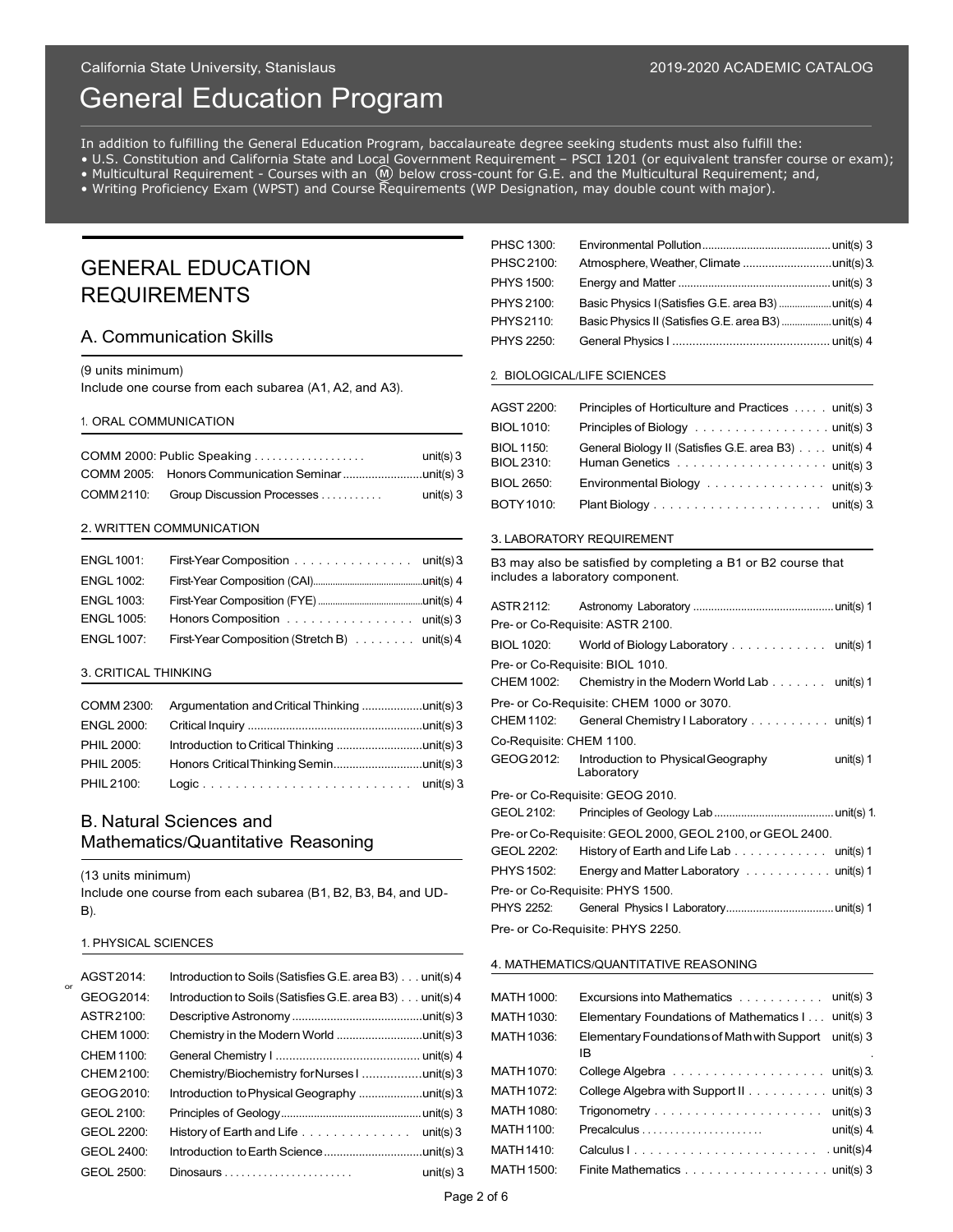| MATH 1552: | Finite Mathematics and Business Statistics II . unit(s) 3 |
|------------|-----------------------------------------------------------|
| MATH 1600: |                                                           |
| MATH 1602: | Statistics with Support II unit(s) 3                      |
| MATH 1610: | Statistics for Decision Making unit(s) 3                  |

#### UD**‐**B: UPPER DIVISION B

#### (3 units minimum)

Complete 3 units. Upper Division G.E. courses are designed to be taken after upper-division status (completion of 60 semester units) is attained.

## BIOL 3000: Frontiers in Biology . . . . . . . . . . . . . . . . unit(s) 3 BIOL 3020: Introduction to Evolution . . . . . . . . . . . . . unit(s) 3 BIOL 4350: DNA: The Code of Life . . . . . . . . . . . . . . unit(s) 3 BOTY 4000: Medicinal Plants and Herbs . . . . . . . . . . . unit(s) 3. . . . . . CHEM 3070: The Chemicals in Your Life....................................unit(s) 3 . . . . . CHEM 3100: Environmental Chemistry ........................................unit(s) 3 CS 3500: Human-Centered Design . . . . . . . . . . . . . unit(s) 3 CS 3550: Introduction to Computational Thinking . . . unit(s) 3 CS 4010: Computing for the Sciences . . . . . . . . . . . . unit(s) 3 . . . . . HONS 3100: Methods of Inquiry in Science ................................unit(s) 3 MATH 3030: Geometry for Teachers . . . . . . . . . . . . . . unit(s) 3 MATH 3350: Applied Mathematical Models . . . . . . . . . . . unit(s) 3 NSCI 3000: Science for Self-Sufficiency . . . . . . . . . . . unit(s) 3 . . . . . ASTR 3000: Contemporary Astronomy....................................unit(s)3 . . . . . GEOL 3050: Environmental Geology ...........................................unit(s) 4 . . . . . GEOL 3500: Earthquakes and Volcanoes...................................unit(s) 3 . . . . . . GEOL 3600: PhysicalOceanography.......................................unit(s)3 . . . . . PHSC <sup>3500</sup>: Solar and Alternative Energies . . . . . . . . . . unit(s) 3. ITAL <sup>1020</sup>: Elementary Italian II . . . . . . . . . . . . . . . . . unit(s) 3. . . . . . PHYS3080: How Things Work . . . . . . . . . . . . . . . . . . unit(s) 3. ITAL <sup>2010</sup>: Intermediate Italian I........................................... unit(s) <sup>3</sup> . . . . . PHYS 3520: Modern Physics and Quantum Mechanics . . . unit(s)<sup>3</sup> ITAL <sup>2020</sup>: Intermediate Italian II . . . . . . . . . . . . . . . . unit(s) <sup>3</sup> . . . . . PHYS <sup>3550</sup>: Physics for War, Physicsfor Peace ........................unit(s) <sup>3</sup> PHIL1010: Introduction to Philosophy ...................................unit(s) <sup>3</sup> PHIL 2300: Fundamentals of Nuclear Energy . . . . . . . . unit(s) 3 PHIL 2300: Philosophy of Science . . . . . . . . . . . . . . . . . unit(s) 3 a. Biology b. Chemistry c. Computer Science  $CS$  4000: Personal Computing  $\ldots \ldots \ldots \ldots \ldots \ldots \ldots$ (Students may not use both CS 2000 and CS 4000 for GE requirements.) d. Honors e. Mathematics f. Other Natural Sciences g. Physics and Physical Sciences **ESL 2000: ESL 2000: ESL 2000: ESL 2000: ESL 2000: ESL 2000:** ES GEOL4810: Development and Management of Water unit(s) 4 **Resources** One of two paired courses in the G.E. Summit Program (War and PHIL <sup>2200</sup>: Ancient Philosophy . . . . . . . . . . . . . . . . . unit(s) 3. Peace) PHIL <sup>2230</sup>: Modern Philosophy ..............................................unit(s) <sup>3</sup>.

## C. Arts and Humanities

(12 units minimum)

Complete 3 units in each subarea (C1,C2,UD‐C), and any additional 3 lower-division units from C1 or C2.

#### 1. ARTS

| ART 1000:         | Introduction to Studio Art unit(s) 3                               |
|-------------------|--------------------------------------------------------------------|
| ART1010:          | Foundation Drawing unit(s) 3                                       |
| ART 1030:         | Foundation Printmaking Option A unit(s) 3                          |
| ART 1035:         | Foundation Printmaking Option B unit(s) 3                          |
| ART 1040:         | Foundation Digital Media unit(s) 3                                 |
| ART1100:          | Foundation Painting unit(s) 3                                      |
| ART 1200:         | Foundation Sculpture unit(s) 3                                     |
| ART 1340:         | Introduction to Ceramics unit(s) 3                                 |
| ART 1350:         |                                                                    |
| ART 2515:         | Art History Survey - Ancient unit(s) 3                             |
| ART 2520:         | Art History Survey - Modern unit(s) 3                              |
| <b>ART 2522:</b>  | Art Hist Survey - Contemporary unit(s) 3                           |
| ART 2525:         | Art History Survey - Non-Western (M)<br>$unit(s)$ 3                |
| ART 2526:         | Art History Survey - Islamic (M) unit(s) 3                         |
| ART 2527:         | Art History Survey - Asian (M) unit(s) 3                           |
| ART 2530:         |                                                                    |
| FA 1000:          | Introduction to the Fine Arts unit(s) 3                            |
| MUS 1000:         | Introduction to Music<br>unit(s) $\in$                             |
| MUS 1190:         | Music Fundamentals<br>unit(s) $3$                                  |
| MUS 2000:         | Music of World Cultures $(\!\!\mathsf{M}\!)$<br>unit(s) $3$        |
| MUS 2400:         |                                                                    |
| MUS 2410:         |                                                                    |
| MUS 2430:         | University Chamber Singers unit(s) 1                               |
| MUS 2440:         |                                                                    |
| MUS 2460:         | Symphony Band unit(s) 1                                            |
| THEA 1010:        | Introduction to Theatre unit(s) 3                                  |
| THEA 1110:        |                                                                    |
| THEA 1500:        | Introduction to Acting $\ldots \ldots \ldots \ldots \ldots \ldots$ |
| <b>THEA 1510:</b> | Dance for the Stage unit(s) 3                                      |
| THEA 1540:        | Dance for the Stage II unit(s) 3                                   |
| THEA 2300:        | Theatre Workshop I unit(s) 3                                       |

#### 2. LITERATURE/PHILOSOPHY/WORLD LANGUAGES

| <b>ENGL 1010:</b> |                                                                            |  |
|-------------------|----------------------------------------------------------------------------|--|
| <b>ENGL 2010:</b> | Introduction to Creative Writing unit(s) 3                                 |  |
| ESL 1000:         | Editing for Language and Dialect unit(s) 4                                 |  |
| ESL 1005:         | Essay Skills for Language and Dialect  unit(s) 4                           |  |
| ESL 2000:         | Essay Strategies and Vocabulary for<br>unit(s) $3$<br>Language and Dialect |  |
| GERM 1010:        |                                                                            |  |
| GERM 1020:        |                                                                            |  |
| <b>HONS 1010:</b> | Reading Seminar in Humanitiesunit(s) 3                                     |  |
| <b>HUM 2000:</b>  | Introduction to the Humanitiesunit(s) 3.                                   |  |
| <b>ITAL 1010:</b> |                                                                            |  |
| <b>ITAL 1020:</b> | unit(s) $3$                                                                |  |
| <b>ITAL 2010:</b> |                                                                            |  |
| <b>ITAL 2020:</b> | Intermediate Italian II<br>unit(s) $3$                                     |  |
| PHIL 1010:        |                                                                            |  |
| PHIL 2200:        | Ancient Philosophy<br>unit(s) $3$                                          |  |
| PHIL 2230:        |                                                                            |  |
| PHIL 2300:        | Philosophy of Science<br>unit(s) $3$                                       |  |
| PHIL 2400:        |                                                                            |  |
| <b>PHIL 2500:</b> |                                                                            |  |
| PHIL 2700:        |                                                                            |  |
| PORT 1010:        |                                                                            |  |
| PORT 1020:        |                                                                            |  |
|                   |                                                                            |  |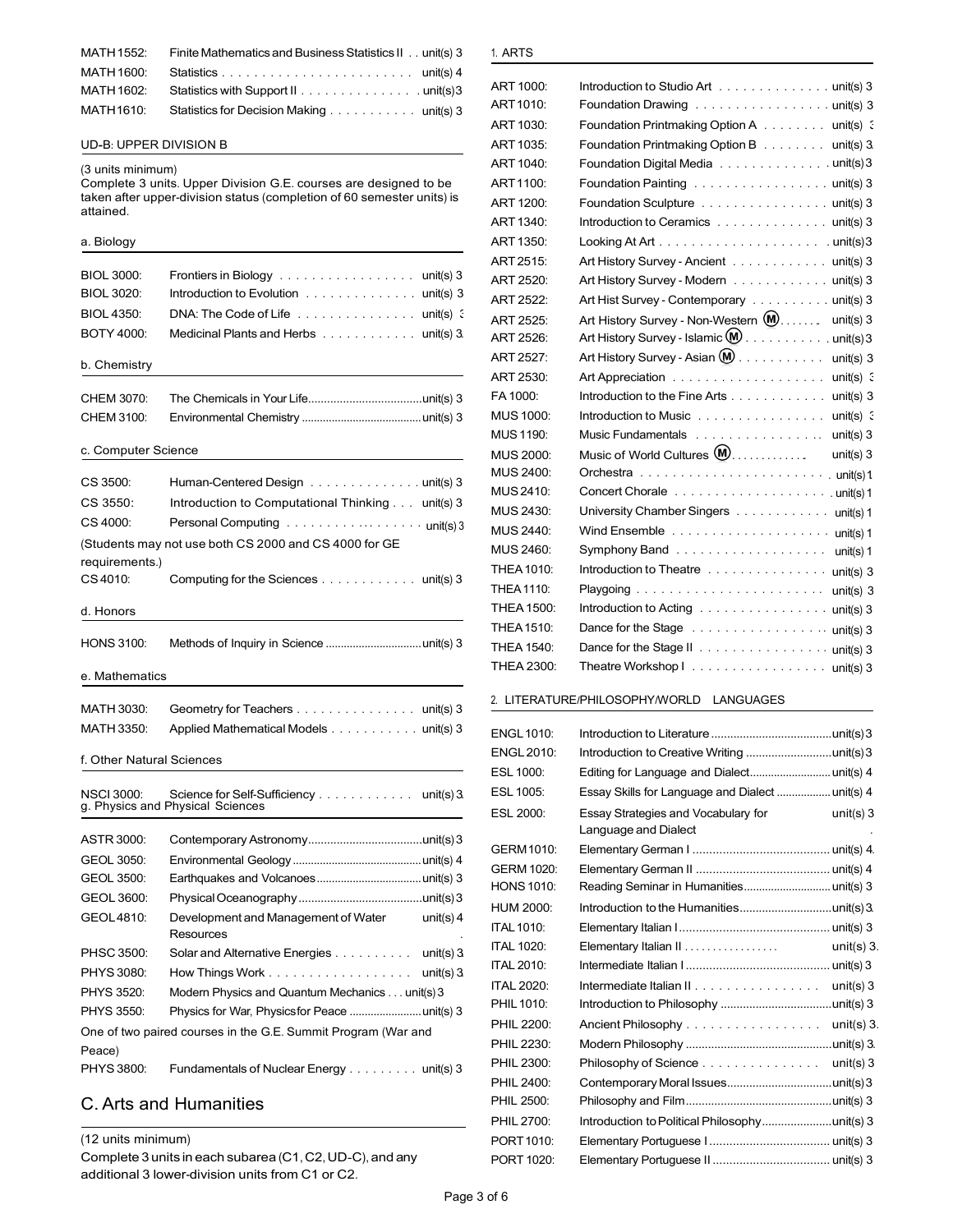| PORT 2010:        | Intermediate Portuguese $1, \ldots, \ldots, \ldots$ unit(s) 3 |               | $\overline{C}$ GEND 4080: | Women and Gender in the History of Art II:                         |
|-------------------|---------------------------------------------------------------|---------------|---------------------------|--------------------------------------------------------------------|
| PORT2011:         | Portuguese for Spanish Speakers unit(s) 3. $\frac{1}{x}$      |               |                           | Global and Transnational Contexts (M)                              |
| PORT 2020:        |                                                               |               | ART 4080:                 | Women and Gender in the History of Art II:                         |
| SPAN 1010:        | Elementary Spanish I.                                         | unit(s) $3$ . |                           | Global and Transnational Contexts $(M)$                            |
| SPAN 1020:        |                                                               |               | GEND4150:                 | Gender and Ethnicity in Children's Literature<br>and Culture $(M)$ |
| <b>SPAN 2010:</b> |                                                               |               |                           | Gender, Sexuality, and Popular Culture $\mathbf{\omega}$ .         |
| SPAN 2011:        |                                                               |               | GEND4170:                 | Women's Spirituality $\mathbf{W}$                                  |
| <b>SPAN 2015:</b> |                                                               |               | GEND 4304:                |                                                                    |
| SPAN 2020:        |                                                               |               | <b>GEND 4530:</b>         | Gender and Sexuality in Literature $(\mathbf{M})$                  |
|                   |                                                               |               |                           |                                                                    |

#### UD**‐**C: UPPER DIVISION C

#### (3 units minimum)

### a. Art

|    | ART 3605:         |                                                                                     |                            | g. Philoso               |
|----|-------------------|-------------------------------------------------------------------------------------|----------------------------|--------------------------|
|    | ART 3622:         | Documentary Videography unit(s) 3                                                   |                            |                          |
|    | ART 3640:         | Digital Photography unit(s) 3                                                       |                            | <b>PHIL3010</b>          |
|    | ART 3700:         | Computer Art $\dots \dots \dots \dots \dots \dots \dots \dots \dots$                |                            | PHIL 3050:               |
|    | ART 4070:         | Women and Gender in the History of Art I:                                           | unit(s) $3$                | <b>PHIL 4000</b>         |
| or |                   | Europe and the United States                                                        |                            | <b>PHIL 4050</b>         |
|    | GEND 4070:        | Women and Gender in the History of Art I:<br>Europe and the United States           | unit(s) $3$                | <b>PHIL4350</b>          |
|    |                   |                                                                                     |                            | PHIL 4401:               |
|    | ART 4080:         | Women and Gender in the History of Art II:<br>Global and Transnational Contexts (M) | unit(s) $3$                | <b>PHIL 4430</b>         |
| or | <b>GEND 4080:</b> | Women and Gender in the History of Art II:                                          | unit(s) $3$                | <b>PHIL 4440:</b>        |
|    |                   | Global and Transnational Contexts (M)                                               |                            | <b>PHIL 4450:</b>        |
|    | ART 4500:         | Art, Museums, and Society (M)                                                       | unit(s) $3$                | h. Theatre               |
|    | ART 4525:         | Italian Renaissance                                                                 | unit(s) $3$                |                          |
|    | ART 4535:         | Art of the Baroque Age                                                              | unit(s) $3$                | <b>THEA 302</b>          |
|    | ART 4545:         | Modern Art, 1870-1970                                                               | unit(s) $3$                | <b>THEA 360</b>          |
|    | ART 4548:         | Global Modernisms $(\mathbf{M})$                                                    | or<br>unit(s) $\therefore$ | <b>ETHS 360</b>          |
|    | ART 4555:         |                                                                                     | unit(s) $3$                | <b>THEA 400</b>          |
|    | ART 4562:         | $Islamic Art (M)$                                                                   | unit(s) $3$                | <b>THEA 455</b>          |
|    | b. English        |                                                                                     |                            | <b>THEA 456</b>          |
|    |                   |                                                                                     |                            | i. World La              |
|    | <b>ENGL 3550:</b> | Years of War, Days of Peace $(\mathbf{M})$                                          | unit(s) $3$                |                          |
|    |                   | One of two paired courses in the G.E. Summit Program (War and                       |                            | PORT2011                 |
|    | Peace)            |                                                                                     |                            | <b>PORT 393</b>          |
|    | <b>ENGL 3920:</b> |                                                                                     |                            |                          |
|    | <b>ENGL 3940:</b> | Multicultural American Literature  (M)unit(s) 3                                     |                            | <b>SPAN 393</b>          |
|    | <b>ENGL 3945:</b> |                                                                                     |                            |                          |
|    | <b>ENGL4010:</b>  |                                                                                     |                            | <b>SPAN 3970</b>         |
|    | <b>ENGL 4530:</b> | Gender and Sexuality in Literature $\langle M \rangle$ unit(s) 3                    |                            |                          |
|    | HUM 3000:         | Exploration in Humanities unit(s) 3                                                 |                            | D. Soci                  |
|    | c. Ethnic Studies |                                                                                     | and Hu                     |                          |
|    | ETHS 3600:        | Indigenous Perspectives in Theatre (M) unit(s) 3                                    |                            |                          |
| or | <b>THEA 3600:</b> | Indigenous Perspectives in Theatre (M) unit(s) 3                                    |                            | (12 units r<br>Include 3 |
|    |                   |                                                                                     |                            |                          |

| <b>THEA 3600:</b> | Indigenous Perspectives in Theatre $(\mathbf{M})$ unit(s) 3 |             |
|-------------------|-------------------------------------------------------------|-------------|
| ETHS4150:         | Gender and Ethnicity in Children's Literature               | unit(s) $3$ |
|                   | and Culture (M)                                             |             |

#### d. Gender Studies

| $\Gamma$ GEND 4070: | Women and Gender in the History of Art I:<br>Europe and the United States | unit(s) $3$ |
|---------------------|---------------------------------------------------------------------------|-------------|
| or<br>ART 4070:     | Women and Gender in the History of Art I:                                 | unit(s) $3$ |
|                     | Europe and the United States                                              |             |

| PORT 2010:             |                                                                                                                                            |               | <b>GEND 4080:</b>        | Women and Gender in the History of Art II:                         | unit(s) $3$      |
|------------------------|--------------------------------------------------------------------------------------------------------------------------------------------|---------------|--------------------------|--------------------------------------------------------------------|------------------|
| PORT2011:              | Portuguese for Spanish Speakers unit(s) 3. $\frac{1}{\alpha}$                                                                              |               |                          | Global and Transnational Contexts (M)                              |                  |
| PORT 2020:             |                                                                                                                                            |               | ART 4080:                | Women and Gender in the History of Art II:                         | unit(s) $3$      |
| SPAN 1010:             | Elementary Spanish I                                                                                                                       | unit(s) $3$ . |                          | Global and Transnational Contexts (M)                              |                  |
| SPAN 1020:             |                                                                                                                                            |               | GEND4150:                | Gender and Ethnicity in Children's Literature<br>and Culture $(M)$ | unit(s) $3$      |
| <b>SPAN 2010:</b>      |                                                                                                                                            |               | GEND4170:                | Gender, Sexuality, and Popular Culture $(\!\!\mathsf{M}\!)$        |                  |
| SPAN 2011:             |                                                                                                                                            |               | GEND 4304:               | Women's Spirituality $(\mathbf{M})$                                | unit(s) $3$      |
| SPAN 2015:             |                                                                                                                                            |               | <b>GEND 4530:</b>        | Gender and Sexuality in Literature $(\mathbf{M})$                  | unit(s) $3$      |
| SPAN 2020:             |                                                                                                                                            |               |                          |                                                                    | unit(s) $3$      |
| UD-C: UPPER DIVISION C |                                                                                                                                            |               | e. Honors                |                                                                    |                  |
| (3 units minimum)      |                                                                                                                                            |               | <b>HONS 3000:</b>        | Intellect Methods Humanities unit(s) 3                             |                  |
| attained.              | Complete 3 units. Upper Division G.E. courses are designed to be<br>taken after upper-division status (completion of 60 semester units) is |               | f. Music                 |                                                                    |                  |
|                        |                                                                                                                                            |               | <b>MUS 3400:</b>         |                                                                    | unit(s) $3$      |
| a. Art                 |                                                                                                                                            |               | MUS 3410:                |                                                                    |                  |
| ART 3605:              |                                                                                                                                            |               |                          |                                                                    |                  |
| ART 3622:              | Documentary Videography unit(s) 3                                                                                                          |               | g. Philosophy            |                                                                    |                  |
| ART 3640:              | Digital Photography unit(s) 3                                                                                                              |               | PHIL 3010:               | Advanced Introduction to Philosophy unit(s) 3                      |                  |
| ART 3700:              |                                                                                                                                            | unit(s) $3$   | PHIL 3050:               |                                                                    |                  |
| ART 4070:              | Women and Gender in the History of Art I:<br>Europe and the United States                                                                  | unit(s) $3$   | <b>PHIL 4000:</b>        | Philosophy Through Literature unit(s) 3.                           |                  |
| GEND 4070:             | Women and Gender in the History of Art I:<br>Europe and the United States                                                                  | unit(s) $3$   | PHIL 4050:<br>PHIL 4350: | Environmental Ethics unit(s) 3.<br>Power of Information unit(s) 3. |                  |
| ART 4080:              | Women and Gender in the History of Art II:<br>Global and Transnational Contexts (M)                                                        | unit(s) $3$   | PHIL 4401:<br>PHIL 4430: |                                                                    |                  |
| GEND 4080:             | Women and Gender in the History of Art II:                                                                                                 | unit(s) $3$   | PHIL 4440:<br>PHIL 4450: | Eastern Philosophy $(\textbf{M})$                                  | unit(s) $3$      |
| ART 4500:              | Global and Transnational Contexts (M)<br>Art, Museums, and Society (M)                                                                     | unit(s) $3$   |                          |                                                                    |                  |
| ART 4525:              | Italian Renaissance                                                                                                                        | unit(s) $3$   | h. Theatre               |                                                                    |                  |
| ART 4535:              | Art of the Baroque Age                                                                                                                     | unit(s) $3$   |                          |                                                                    |                  |
| ART 4545:              | Modern Art, 1870-1970                                                                                                                      | unit(s) $3$   | <b>THEA 3020:</b>        |                                                                    | unit(s) $3$      |
| ART 4548:              | Global Modernisms (M).                                                                                                                     | or<br>unit(s) | <b>THEA 3600:</b>        | Indigenous Perspectives in Theatre (M)                             | unit(s) $3$      |
| ART 4555:              | American Art                                                                                                                               | unit(s) $3$   | ETHS 3600:               | Indigenous Perspectives in Theatre $(\mathbf{M})$                  | unit(s) $3$      |
| ART 4562:              |                                                                                                                                            | unit(s) $3$   | <b>THEA 4000:</b>        | Fashion and Costume Through Time <sup>(M)</sup>                    | unit(s) $\in$    |
|                        |                                                                                                                                            |               | <b>THEA 4550:</b>        | American Theatre M.                                                | unit(s) $3$      |
| b. English             |                                                                                                                                            |               | THEA 4560:               | ContemporaryLatinXTheatre (M).                                     | $unit(s)$ 3      |
| ENGL 3550:             | Years of War, Days of Peace $\omega$ .<br>1.1.1.1.1.1                                                                                      | unit(s) $3$   | i. World Languages       |                                                                    |                  |
|                        | One of two paired courses in the G.E. Summit Program (War and                                                                              |               | PORT2011:                | Portuguese for Spanish Speakers                                    | unit(s) $\colon$ |
| Peace)                 |                                                                                                                                            |               | PORT 3930:               | Portuguese and Brazil Literature in                                | unit(s) $3$      |
| ENGL 3920:             |                                                                                                                                            |               |                          | Translation                                                        |                  |
| ENGL 3940:             |                                                                                                                                            |               | SPAN 3930:               | Spanish and Latin-American Literature in                           | unit(s) $3$      |
| ENGL 3945:             |                                                                                                                                            |               |                          | Translation                                                        |                  |
| ENGL 4010:             |                                                                                                                                            |               | SPAN 3970:               | Contemporary Latin-American Prose                                  | unit(s) $3$      |
| ENGL 4530:             |                                                                                                                                            |               |                          | Translation                                                        |                  |
| HI IM 3000.            | Exploration in Humanities                                                                                                                  | $unit(s)$ 3   |                          |                                                                    |                  |

## D. Social, Economic, and Political Institutions and Human Behavior

#### (12 units minimum)

Include 3 units from D1, 6 units from D2, and 3 units from UD‐D. Complete courses from at least two different disciplines.

#### 1. UNITED STATES HISTORY

The California Code of Regulations, Title 5, Section 40404, requires "...comprehensive study of American history and American government including the historical development of American institutions and ideals, the Constitution of the United States and the operation of representative democratic government under that Constitution, and the processes of state and local government..."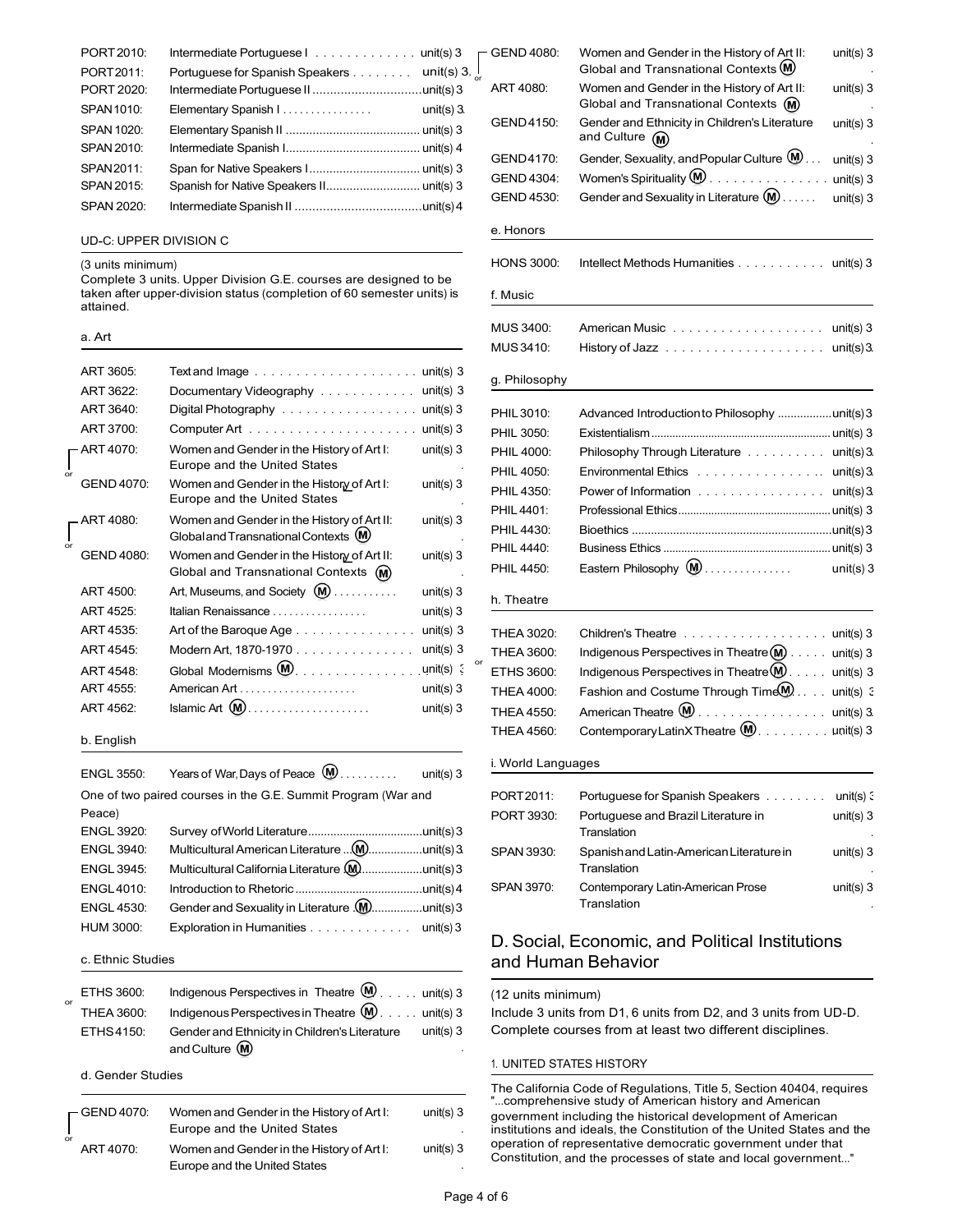| <b>HIST 2600:</b> | Problems in U.S. History $\ldots \ldots \ldots \ldots \ldots$ unit(s) 3 | ANTH 3000: |                                                                |
|-------------------|-------------------------------------------------------------------------|------------|----------------------------------------------------------------|
|                   | (Open only to freshmen and sophomores.)                                 | ANTH 3010: | The Great Discoveries unit(s) 3                                |
| <b>HIST 3610:</b> |                                                                         | ANTH 3030: | The World on a Plate: Humans and Food . $\mathbf{M}$ unit(s) 3 |
| <b>HIST 3620:</b> |                                                                         | ANTH 3060: | Peoples and Cultures of the Amazon (M)unit(s) 3                |
| <b>HIST 3630:</b> |                                                                         | ANTH 3070: | Peoples and Cultures of Africa $\mathbf{M}$<br>unit(s) 3.      |
| HIST 3640:        | Contemporary United States unit(s) 3                                    | ANTH 3080: | Peoples and Cultures of the Caribbean (Munit(s) 3              |

| AGEC 2510:        | Principles of Agricultural Economics unit(s) 3                              |    | AN I H 3100.               | Peoples and Cultures of Asia $\mathbf{w}$ unit(s) 3.                 |  |
|-------------------|-----------------------------------------------------------------------------|----|----------------------------|----------------------------------------------------------------------|--|
| <b>ANTH 2060:</b> | Introduction to Cultural Anthropology(M)unit(s) 3                           |    | ANTH 3555:                 | Aztecs, Mayas, and Predecessors $(\mathbf{M})$ unit(s) 3             |  |
| <b>ANTH 2080:</b> | Introduction to Physical Anthropologyunit(s) 3                              |    | ANTH 3560:                 |                                                                      |  |
| <b>ANTH 2090:</b> |                                                                             |    | <b>ANTH 3800:</b>          | Language and Culture $(M)$ . unit(s) 3                               |  |
| <b>BUS 2090:</b>  | Ethics and Social Responsibility for<br>unit(s) $3$                         |    | ETHS 3800:                 | unit(s) $3$                                                          |  |
|                   | <b>Businesses and Businesspeople</b>                                        |    | c. Business Administration |                                                                      |  |
| COGS 2100:        | Introduction to Cognitive Studiesunit(s) 3                                  |    |                            |                                                                      |  |
| COMM2011:         | Introduction to Communication Studies unit(s) 3                             |    | ACC 3005:                  | Personal Financial Planning unit(s) 3                                |  |
| COMM 2200:        |                                                                             |    |                            |                                                                      |  |
| CJ 2250:          | Introduction to Criminal Justiceunit(s) 3                                   |    | d. Child Development       |                                                                      |  |
| <b>ECON 2500:</b> |                                                                             |    |                            |                                                                      |  |
| ECON 2510:        |                                                                             |    | CDEV 3040:                 | Child Development in Cultural Context (M)<br>$unit(s)$ 3             |  |
| ETHS 2000:        | Introduction to Black/African American<br>unit(s) $3$ or                    |    | CDEV3140:                  | Human Development I: Childhood<br>$unit(s)$ 3                        |  |
|                   | Studies (M)                                                                 |    | PSYC3140:                  | unit(s) $3$<br>Human Development I: Childhood                        |  |
| ETHS 2050:        | Introduction to Ethnic Studies $(\mathbf{M})$ unit(s) 3                     | or | CDEV 3240:                 | Human Development II: Adolescence<br>$unit(s)$ 3                     |  |
| ETHS 2100:        | Introduction to Chicanx and Latinx Studies M. unit(s) 3                     |    | PSYC 3240:                 | $unit(s)$ 3<br>Human Development II: Adolescence                     |  |
| ETHS 2200:        | The Asian American Experience unit(s) 3                                     |    | CDEV 3340:                 | Human Development III: Adulthood and<br>unit(s) 3                    |  |
| ETHS 2300:        | Introduction to Native American/Indigenous<br>$unit(s)$ 3 or<br>Studies (M) |    | PSYC 3340:                 | Aging<br>Human Development III: Adulthood and<br>unit(s) 3           |  |
| ETHS 2400:        | Contemporary Race and Ethnic Studies (M)<br>.unit(s) $3$                    |    |                            | Aging                                                                |  |
| <b>GEND 2020:</b> | Women's and Feminist Activism<br>unit(s) $3$                                |    | e. Cognitive Studies       |                                                                      |  |
| <b>GEND 2040:</b> | Introduction to Lesbian, Gay, Bisexual and<br>unit(s) $3$                   |    |                            |                                                                      |  |
|                   | Transgender Studies (M)                                                     |    | COGS 3100:                 | Communication Networks unit(s) 3                                     |  |
| GEOG 2020:        | Introduction to Cultural Geography (M).<br>unit(s) $3$                      |    | COGS4100:                  | Philosophical Aspects of Cognitive Science unit(s) 3                 |  |
| GEOG 2350:        | Water and Power $(\mathbf{M})$ unit(s) 3                                    |    | COGS 4350:                 | The Information of Meaning $(\mathsf{M})$<br>$unit(s)$ 3             |  |
| GEOG 2400:        | Global Cultures and Environments - Europe<br>unit(s) $3$<br>and Asia (M)    |    | f. Communication Studies   |                                                                      |  |
| GEOG 2410:        | Global Cultures and Environments - Latin<br>unit(s) $3$                     |    |                            |                                                                      |  |
|                   | America, Africa, and Australia (M)                                          |    | COMM 3100:                 | Advanced Interpersonal Commun unit(s) 3                              |  |
| <b>HIST 1010:</b> |                                                                             |    | COMM 3550:                 | Media and Public Perception $(M)$ unit(s) :                          |  |
| <b>HIST 1020:</b> |                                                                             |    | COMM 4220:                 | Technology and Communication unit(s) 3                               |  |
| <b>HONS 2010:</b> | Reading Seminar in Social Sciences unit(s) 3                                |    | <b>JOUR 3030:</b>          | Freedom of Speech and Press: Contemporary unit(s) 3<br><b>Issues</b> |  |
| <b>HONS 2990:</b> | Sophomore Seminar: Institutionsunit(s) 3                                    |    | <b>JOUR 3040:</b>          |                                                                      |  |
| <b>NURS 1040:</b> | Human Development over the Life Span unit(s) 3                              |    |                            | History of Journalism unit(s) 3                                      |  |
| <b>PSCI 2000:</b> |                                                                             |    |                            |                                                                      |  |
| <b>PSCI 2030:</b> |                                                                             |    |                            |                                                                      |  |
| PSYC 2010:        |                                                                             |    |                            |                                                                      |  |
| SOCL 1010:        |                                                                             |    | g. Economics               |                                                                      |  |
| SW 2010:          | Introduction to the Social Work Profession unit(s) 3                        |    |                            |                                                                      |  |
| <b>THEA 2000:</b> | The World of Fashion $(\mathbf{M})$ unit(s) 3                               |    | ECON3100:                  | Economic History of the U.S. $\ldots$ , $\ldots$<br>unit(s) $3$      |  |

#### UD**‐**D: UPPER-DIVISION D

#### (3 units minimum)

ANTH 3030: The World on a Plate: Humans and Food ..**W**......unit(s) 3 ANTH 3060: Peoples and Cultures of the Amazon .**(M**)............unit(s) 3 unit(s)  $3$ . ANTH 3090: Peoples and Cultures of Latin America .(<u>W</u>.........unit(s) 3. . . . . . . 2. HUMAN INSTITUTIONS, SOCIETIES, ANDCULTURES ANTH <sup>3105</sup>: Peoples and Cultures of the Pacific . . . . . . . unit(s) <sup>3</sup> . . . . . AGEC2510: Principles ofAgriculturalEconomics ...................unit(s)<sup>3</sup> ANTH <sup>3106</sup>: Peoples and Cultures of Asia . . . . . . . . . unit(s) 3. . .  $\textbf{\textsf{M}}$ )  $\dots$  . . . . unit(s)  $3$  $\textsf{ETHS}\,3800: \quad \textsf{Language} \textsf{ and } \textsf{Culture} \textsf{M}\!\textsf{).} \ \ldots \ldots \ldots \ldots \quad \textsf{unit(s)} \, 3$ 

#### c. Business Administration

| COMM2011:                       | Introduction to Communication Studies unit(s) 3                                                  |    | ACC 3005:                | Personal Financial Planning unit(s) 3                                       |
|---------------------------------|--------------------------------------------------------------------------------------------------|----|--------------------------|-----------------------------------------------------------------------------|
| COMM 2200:                      |                                                                                                  |    |                          |                                                                             |
| CJ 2250:                        |                                                                                                  |    | d. Child Development     |                                                                             |
| <b>ECON 2500:</b><br>ECON 2510: |                                                                                                  |    | CDEV 3040:               | Child Development in Cultural Context $(\mathbf{M})$ .<br>unit(s) $3$       |
| ETHS 2000:                      | unit(s) $3$<br>Introduction to Black/African American                                            |    | CDEV3140:                | Human Development I: Childhood<br>unit(s) $3$                               |
|                                 | Studies (M)                                                                                      | or | PSYC3140:                | unit(s) $3$<br>Human Development I: Childhood                               |
| ETHS 2050:                      | Introduction to Ethnic Studies $(\mathbf{M})$ unit(s) 3                                          | or | CDEV 3240:               | Human Development II: Adolescence<br>unit(s) $3$                            |
| ETHS 2100:                      | Introduction to Chicanx and Latinx Studies (M). unit(s) 3                                        |    | PSYC 3240:               | Human Development II: Adolescence<br>unit(s) $3$                            |
| <b>ETHS 2200:</b>               |                                                                                                  |    | CDEV 3340:               | Human Development III: Adulthood and<br>unit(s) $3$<br>Aging                |
| ETHS 2300:                      | Introduction to Native American/Indigenous<br>$unit(s)$ 3 or<br>Studies (M)                      |    | <b>PSYC 3340:</b>        | Human Development III: Adulthood and<br>unit(s) $3$<br>Aging                |
| ETHS 2400:                      | Contemporary Race and Ethnic Studies (M).<br>.unit(s) $3$                                        |    |                          |                                                                             |
| <b>GEND 2020:</b>               | Women's and Feminist Activism<br>unit(s) $3$                                                     |    | e. Cognitive Studies     |                                                                             |
| <b>GEND 2040:</b>               | Introduction to Lesbian, Gay, Bisexual and<br>unit(s) $3$                                        |    |                          |                                                                             |
|                                 | Transgender Studies (M)                                                                          |    | COGS 3100:               | Communication Networks<br>unit(s) $3$                                       |
| GEOG 2020:                      | Introduction to Cultural Geography (M).<br>unit(s) $3$                                           |    | COGS4100:                | Philosophical Aspects of Cognitive Science<br>unit(s) $3$                   |
| GEOG 2350:                      | Water and Power $(\mathbf{M})$ unit(s) 3                                                         |    | COGS 4350:               | The Information of Meaning $(M)$ .<br>unit(s) $3$<br>.                      |
| GEOG 2400:                      | Global Cultures and Environments - Europe<br>unit(s) $3$<br>and Asia $(M)$                       |    | f. Communication Studies |                                                                             |
| GEOG 2410:                      | Global Cultures and Environments - Latin<br>unit(s) $3$<br>America, Africa, and Australia<br>(M) |    | COMM 3100:               | Advanced Interpersonal Commun unit(s) 3                                     |
| <b>HIST 1010:</b>               | World Civilizations $(\mathbf{M})$ .<br>unit(s) $3$                                              |    | COMM 3550:               | Media and Public Perception $(\mathbf{M})$<br>unit(s) {                     |
| HIST 1020:                      |                                                                                                  |    | COMM 4220:               | Technology and Communication<br>unit(s) 3                                   |
| <b>HONS 2010:</b>               | Reading Seminar in Social Sciences unit(s) 3                                                     |    | <b>JOUR 3030:</b>        | Freedom of Speech and Press: Contemporary unit(s) 3                         |
| <b>HONS 2990:</b>               |                                                                                                  |    |                          | <b>Issues</b>                                                               |
| NI IRS 1040 <sup>.</sup>        | Human Develonment over the Life Snan<br>$\left  \right $ in it $\left  \right $ $\left  \right $ |    | <b>JOUR 3040:</b>        | History of Journalism $\ldots \ldots \ldots \ldots \ldots \ldots$ unit(s) 3 |

#### g. Economics

| THEA 2000:                                                                                                                                              | ECON3100:                   | Economic History of the U.S.<br>unit(s) 3                             |
|---------------------------------------------------------------------------------------------------------------------------------------------------------|-----------------------------|-----------------------------------------------------------------------|
| UD-D: UPPER-DIVISION D                                                                                                                                  | <b>ECON 4500:</b>           | Economics of Investment unit(s) 4                                     |
| (3 units minimum)                                                                                                                                       | <b>Ethnic Studies</b><br>h. |                                                                       |
| Complete 3 units. Upper Division G.E. courses are designed to be<br>taken after upper-division status (completion of 60 semester units) is<br>attained. | ETHS 3100:                  | unit(s) $3$<br>Asian Americans in Media and Popular<br>Culture (M)    |
| a. Agriculture                                                                                                                                          | ETHS3110:                   |                                                                       |
| AGST 3000:<br>Agriculture, Society, and the Natural World unit(s) 3                                                                                     | ETHS 3250:                  | African American Images in the Arts and<br>unit(s) $3$<br>Media $(M)$ |
|                                                                                                                                                         | ETHS 3275:                  |                                                                       |
| b. Anthropology                                                                                                                                         | ETHS 3300:                  | The HmongAmerican Experience (Munit(s) 3                              |
|                                                                                                                                                         | ETHS 3400:                  | Native American/Indigenous Experiences (Munit(s) 3                    |